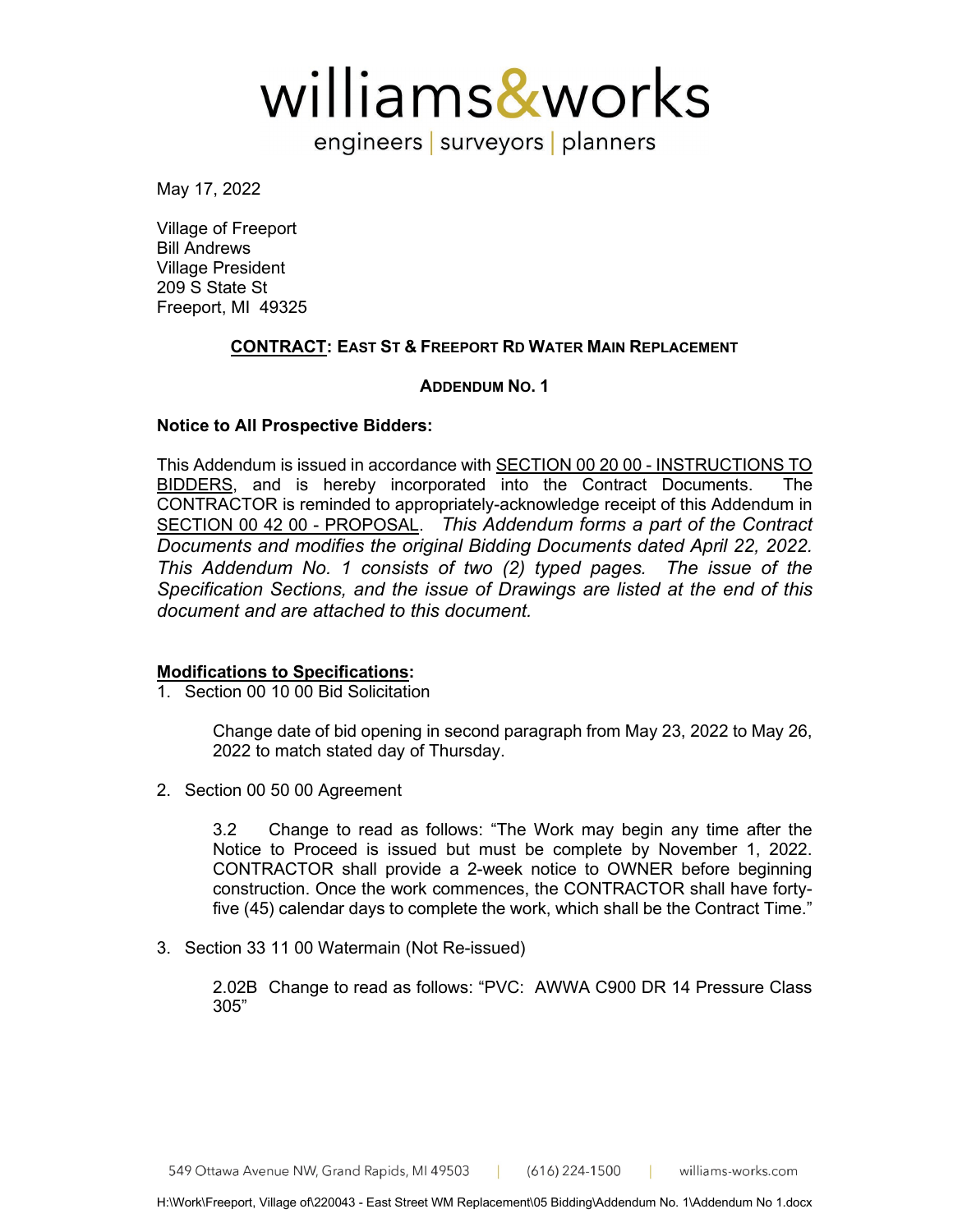East St & Freeport Rd Water Main Replacement Addendum No. 1 May 17, 2022 Page 2 of 2

Please contact the project manager with any questions or comments on this addendum.

Respectfully submitted,

# **Williams & Works**

Natur Ba

Nathan Breese, P.E. Project Manager

Enclosures: Section 00 10 00 Bid Solicitation Section 00 50 00 Agreement

Cc: All Plan Holders Duane Weeks File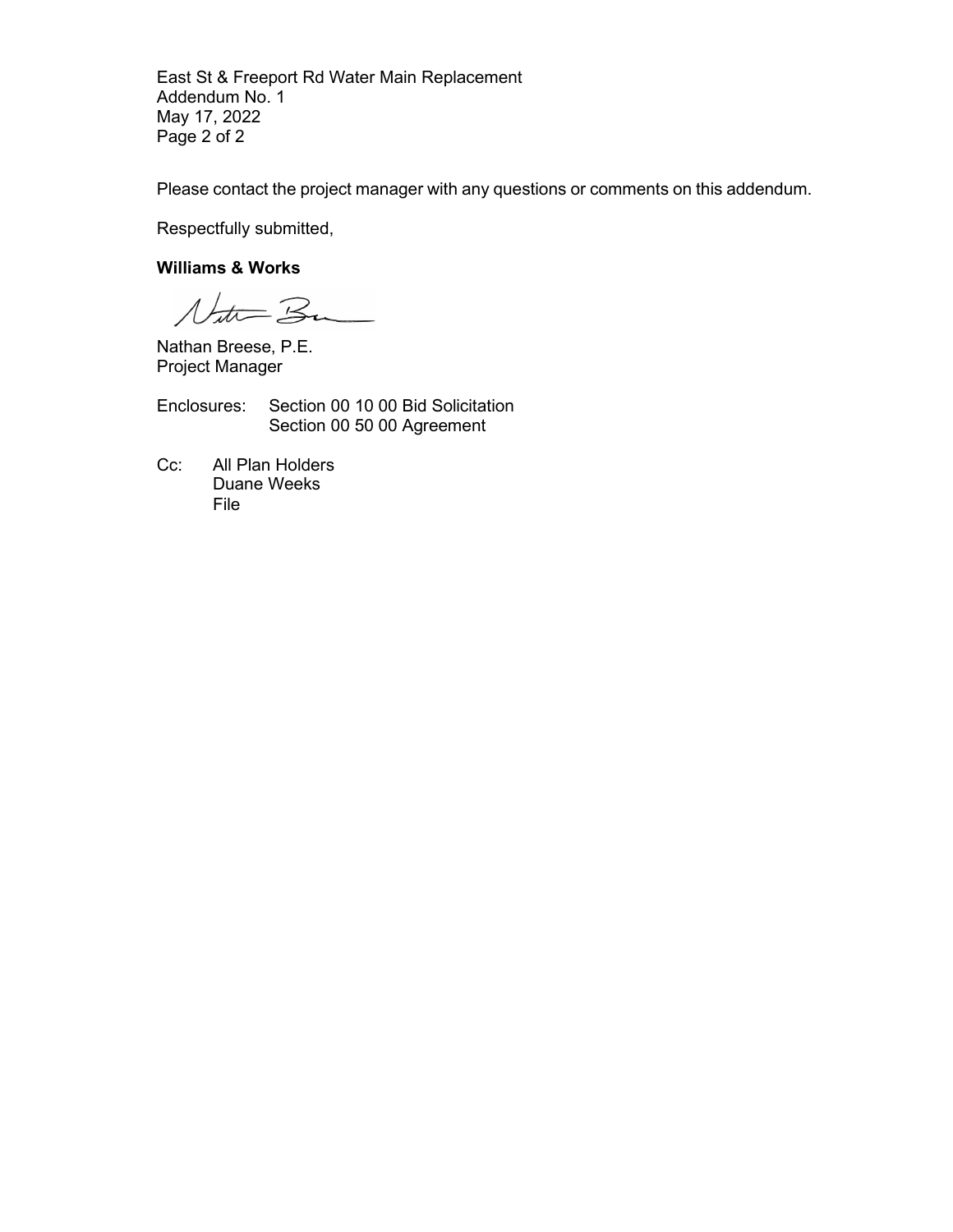#### ADVERTISEMENT FOR EAST STREET & FREEPORT ROAD WATER MAIN REPLACEMENT FOR VILLAGE OF FREEPORT

The Village of Freeport is soliciting sealed proposals for the East Street & Freeport Road Watermain Replacement. The work includes installation of approximately 1620 feet of 6-inch water main between the edge of the road and the rightof-way, replacement of water services to each property, removal of one (1) hydrant, installation of three (3) hydrants, abandoning of existing 4-inch and 1-1/2-inch water main, excavation and fill as required, HMA paving where required, removal of four (4) trees, installation of appropriate SESC measures, and surface restoration.

Sealed proposals will be received by the Village of Freeport at the Village Office; located at 209 S State St., Freeport, Michigan 49325 until 11:00 a.m. local time, Thursday, May 26, 2022 at which time they will be publicly opened and read aloud.

Contract Documents may be obtained or viewed online\* at the following locations:

- Williams and Works, 549 Ottawa NW, Grand Rapids, MI 49503, (616) 224-1500, [http://williams](http://williams-works.com/#bids)[works.com/#bids\\*](http://williams-works.com/#bids)
- Builders Exchange of Grand Rapids, 678 Front Ave. NW #330, Grand Rapids, MI 49504\*
- Builders Exchange of Kalamazoo, 3431 East Kilgore Road, Kalamazoo, MI 49001\*
- Builders Exchange of Lansing 1240 East Saginaw, Lansing, MI 48906\*
- Mc Graw Hill, 401 Hall Street, Grand Rapids, MI 49503\*

Each proposal shall be accompanied by a certified check or bid bond by a recognized surety in the amount of five percent (5%) of the total of the bid price.

After the time of opening, no bid may be withdrawn for a period of Ninety (90) days.

The Village of Freeport reserves the right to accept any bid, reject any or all bids, to waive informalities and make the award in any manner deemed in the best interest of the Village of Freeport.

> Village of Freeport BY ORDER OF:

Bill Andrews Village President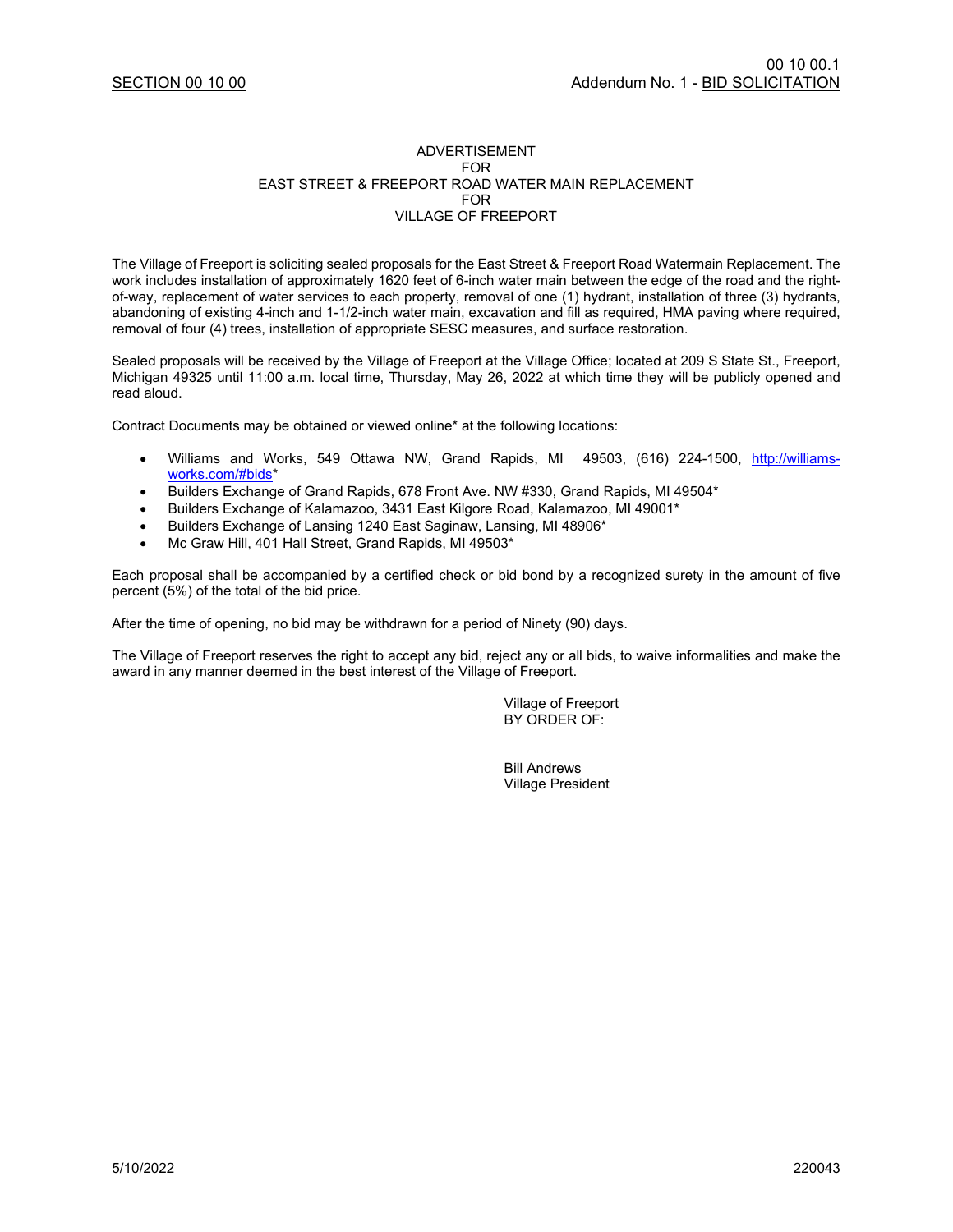This Agreement is dated the \_\_\_\_ day of June 2022, by and between the Village of Freeport, hereinafter called OWNER, and<br>
, hereinafter called CONTRACTOR. . hereinafter called CONTRACTOR.

OWNER and CONTRACTOR, in consideration of the mutual covenants set forth herein, agree as follows:

#### ARTICLE 1-WORK

CONTRACTOR shall complete the Work as specified or indicated in the Contract Documents, generally described as follows:

VILLAGE OF FREEPORT EAST ST & FREEPORT RD WATER MAIN REPLACEMENT

#### ARTICLE 2-ENGINEER

The Work has been designed by the firm of Williams & Works, Inc., who will act as ENGINEER on the Work, unless Notice is otherwise given by the OWNER.

## ARTICLE 3-CONTRACT TIME

- 3.1 The Work to be completed under this Contract shall be commenced after receipt of a fully executed Contract and Notice to Proceed. The Notice to Proceed will be issued at the time of the contract signing.
- 3.2 The Work may begin any time after the Notice to Proceed is issued but must be complete by November 1, 2022. CONTRACTOR shall provide a 2-week notice to OWNER before beginning construction. Once the work commences, the CONTRACTOR shall have forty-five (45) calendar days to complete the work, which shall be the Contract Time.
- 3.3 OWNER and CONTRACTOR recognize that time is of the essence of this Contract and that OWNER will suffer financial loss if the Work is not completed within the Contract Time(s) plus any extensions as provided for in the General Conditions. They recognize that the financial loss suffered by OWNER in the event that CONTRACTOR fails to complete the Work within the Contract Time(s) would be most difficult to determine accurately in any legal or arbitration proceedings. Instead of requiring such proof, OWNER and CONTRACTOR agree that as liquidated damages, but not as a penalty, CONTRACTOR shall pay OWNER Five Hundred Dollars (\$500.00) for each day of delay in the completion of the Work beyond the Contract Time(s)
- 3.4 CONTRACTOR agrees to pay, in addition to liquidated damages, expenses arising from failure to complete the Work within the Contract Time including expenses for engineering services, attorney's fees, technical services and administration costs.

#### ARTICLE 4-CONTRACT PRICE

- 4.1 OWNER shall pay CONTRACTOR for performance of the Work in accordance with the Contract Documents in current funds as follows:  $(\$$
- 4.2 The amount paid shall be equitably adjusted to cover changes in the Work ordered by the ENGINEER but not required by the specifications. Such increases or decreases in the Contract Price shall be determined by agreement between the OWNER and CONTRACTOR.

## ARTICLE 5-PAYMENTS

- 5.1 CONTRACTOR will prepare and submit monthly and final payment requests in accordance with the General Conditions.
- 5.2 OWNER will make bi-weekly and final payments in accordance with the GENERAL CONDITIONS.
- 5.3 All monies not paid when due shall bear interest at the greater of the rate of 7% per annum, or the highest rate allowed by law.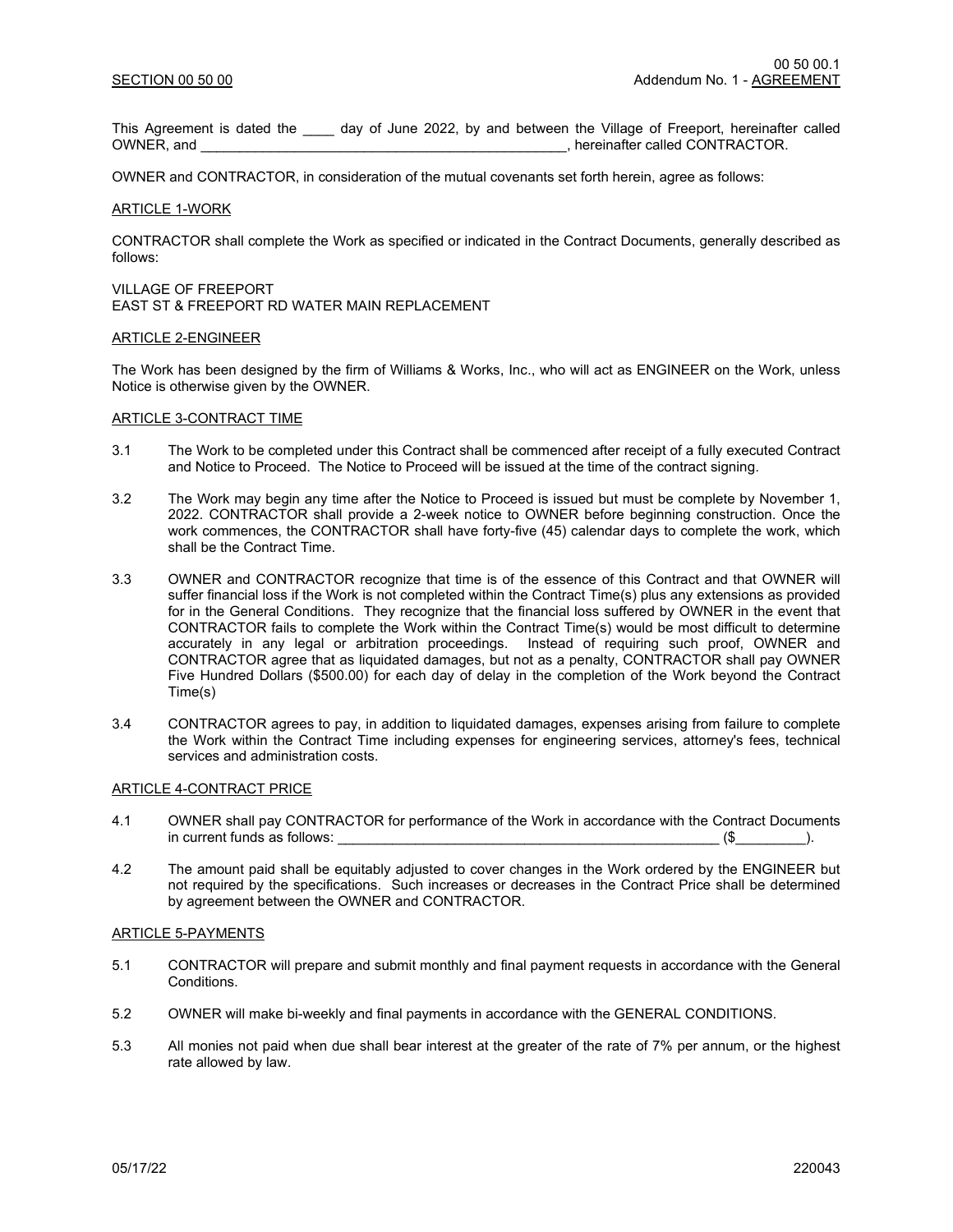## ARTICLE 6-CONTRACT DOCUMENTS

- 6.1 The complete Contract between OWNER and CONTRACTOR consists of the following Contract Documents:
	- Advertisement Instruction to Bidders Proposal Bid Form Bonds **Agreement** General Conditions **Specifications Drawings Modifications**
- 6.2 In resolving conflicts, errors and discrepancies, the Contract Documents shall be given precedence in the following order: Modifications, Agreement, Addenda, Supplemental Conditions, General Conditions, Specifications, Drawings, Advertisement, Instructions to Bidders, Proposal/Bid Form, and Bonds.

### ARTICLE 7-MISCELLANEOUS

- 7.1 Terms used in this Agreement are defined in the General Conditions.
- 7.2 Neither party shall assign, in whole or in part, any of its rights or obligations, including any monies due, or to become due, under the terms of the Contract Documents without the written prior consent of the other party. This paragraph shall not be construed to limit the powers vested in the OWNER under the General Conditions.
- 7.3 The OWNER and CONTRACTOR each binds itself, successors and assigns to the other party hereto in respect to all covenants, agreements, and obligations contained in the Contract Documents.
- 7.4 The Contract Documents may only be altered, amended, or repealed by a Modification.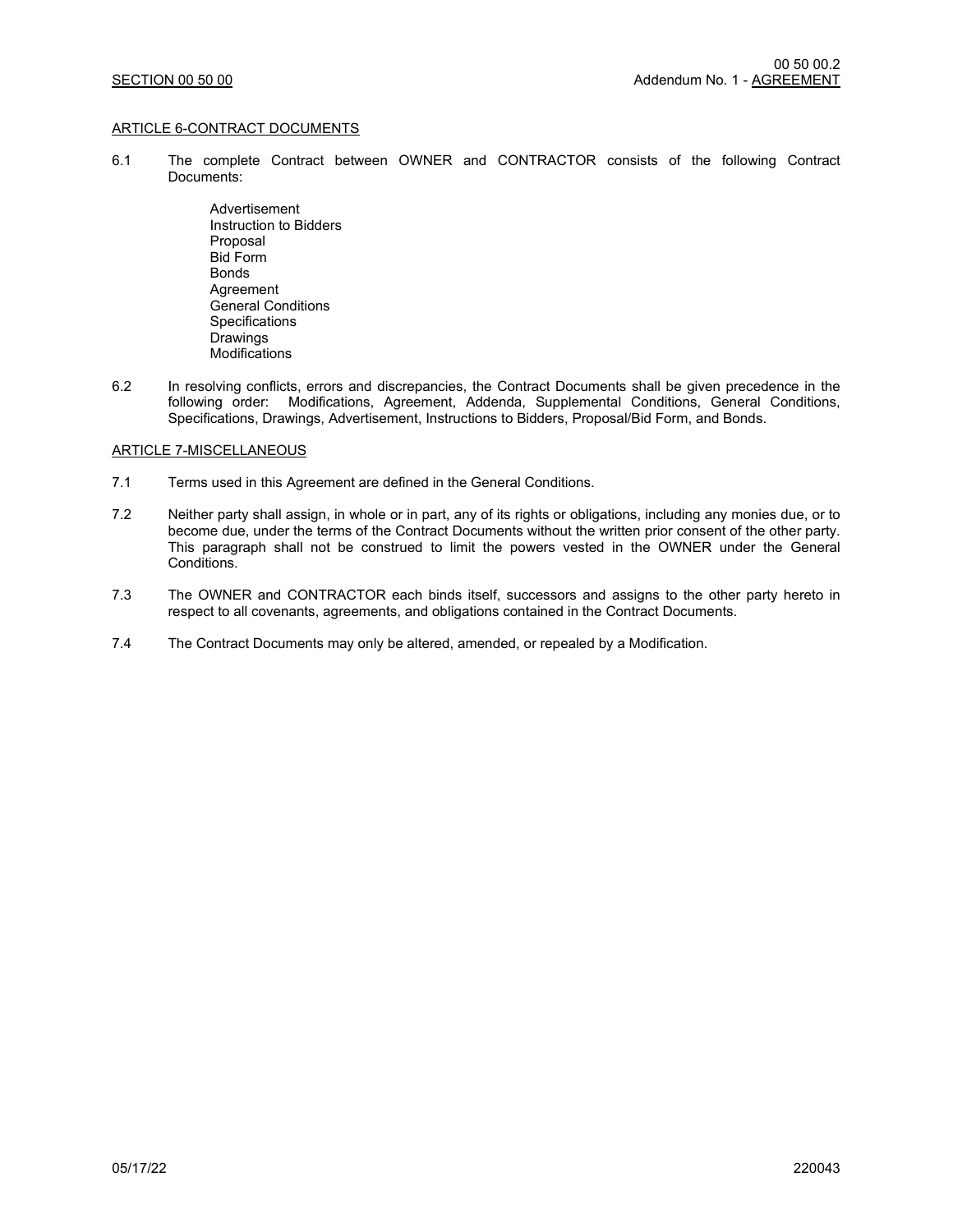IN TESTIMONY WHEREOF, the parties hereto have executed this contract in at least four (4) counterparts, each of which shall be deemed an original, the day and year first above written.

| <b>CONTRACTOR</b>                                                  |
|--------------------------------------------------------------------|
| (Contractor)                                                       |
| By<br>(Signature)                                                  |
|                                                                    |
| <b>OWNER</b>                                                       |
| Village of Freeport<br>(Owner)<br><b>Bill Andrews Example 2014</b> |
| (Signature)                                                        |
| Title_Village President                                            |
|                                                                    |
|                                                                    |

OWNER's Attorney